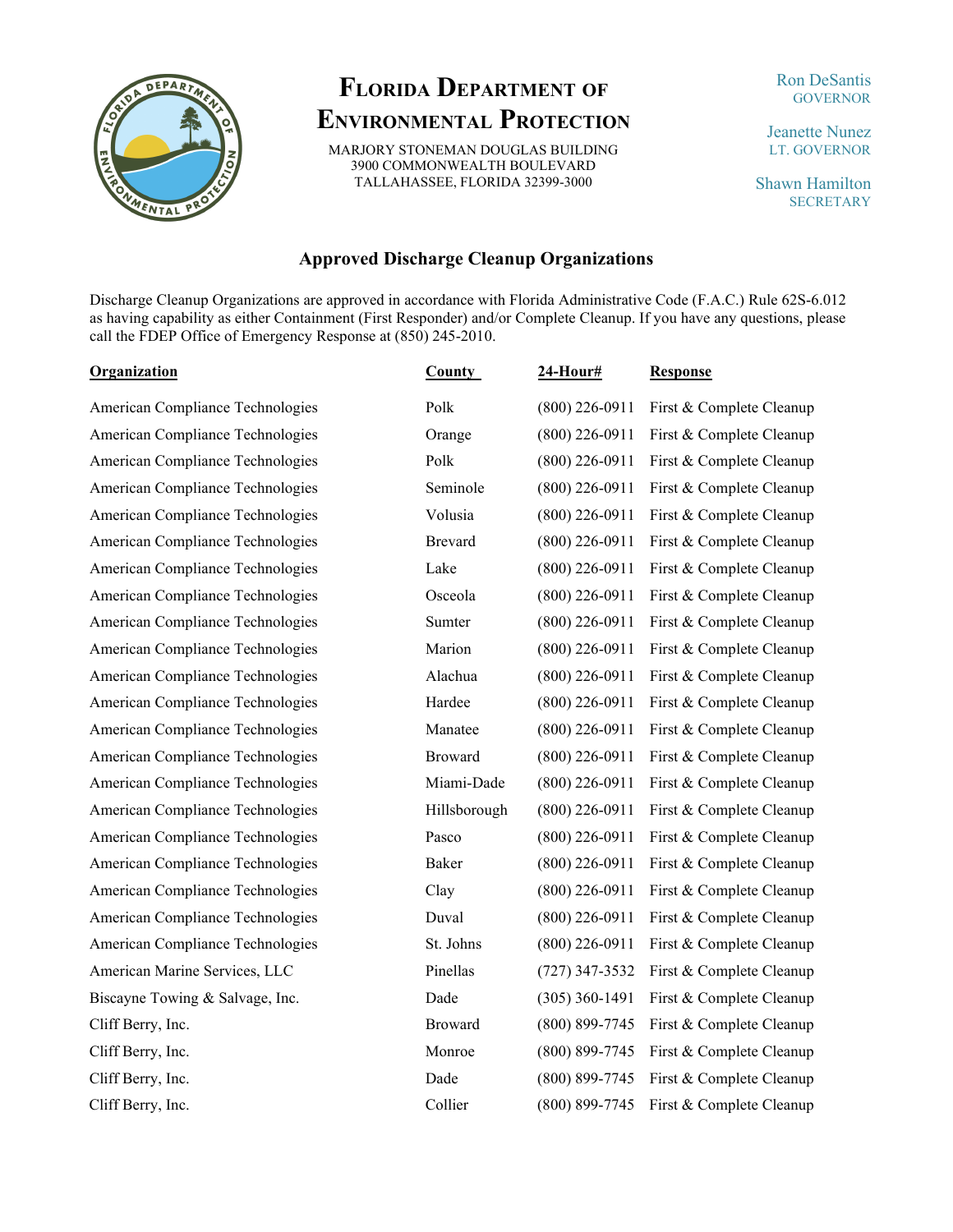| Cliff Berry, Inc. | Lee                 | $(800) 899 - 7745$ | First & Complete Cleanup |
|-------------------|---------------------|--------------------|--------------------------|
| Cliff Berry, Inc. | Charlotte           | $(800) 899 - 7745$ | First & Complete Cleanup |
| Cliff Berry, Inc. | Sarasota            | $(800) 899 - 7745$ | First & Complete Cleanup |
| Cliff Berry, Inc. | Desoto              | $(800) 899 - 7745$ | First & Complete Cleanup |
| Cliff Berry, Inc. | Hendry              | $(800) 899 - 7745$ | First & Complete Cleanup |
| Cliff Berry, Inc. | Glades              | $(800) 899 - 7745$ | First & Complete Cleanup |
| Cliff Berry, Inc. | Palm Beach          | $(800) 899 - 7745$ | First & Complete Cleanup |
| Cliff Berry, Inc. | Martin              | $(800) 899 - 7745$ | First & Complete Cleanup |
| Cliff Berry, Inc. | St. Lucie           | $(800) 899 - 7745$ | First & Complete Cleanup |
| Cliff Berry, Inc. | Okeechobee          | $(800) 899 - 7745$ | First & Complete Cleanup |
| Cliff Berry, Inc. | <b>Indian River</b> | $(800) 899 - 7745$ | First & Complete Cleanup |
| Cliff Berry, Inc  | Highlands           | $(800)$ 899-7745   | First & Complete Cleanup |
| Cliff Berry, Inc. | Hardee              | $(800) 899 - 7745$ | First & Complete Cleanup |
| Cliff Berry, Inc. | Manatee             | $(800) 899 - 7745$ | First & Complete Cleanup |
| Cliff Berry, Inc. | Pinellas            | $(800) 899 - 7745$ | First & Complete Cleanup |
| Cliff Berry, Inc. | Hillsborough        | $(800) 899 - 7745$ | First & Complete Cleanup |
| Cliff Berry, Inc. | Polk                | $(800) 899 - 7745$ | First & Complete Cleanup |
| Cliff Berry, Inc. | Osceola             | $(800) 899 - 7745$ | First & Complete Cleanup |
| Cliff Berry, Inc. | <b>Brevard</b>      | $(800) 899 - 7745$ | First & Complete Cleanup |
| Cliff Berry, Inc. | Seminole            | $(800) 899 - 7745$ | First & Complete Cleanup |
| Cliff Berry, Inc. | Orange              | $(800) 899 - 7745$ | First & Complete Cleanup |
| Cliff Berry, Inc. | Lake                | $(800) 899 - 7745$ | First & Complete Cleanup |
| Cliff Berry, Inc. | Sumter              | $(800) 899 - 7745$ | First & Complete Cleanup |
| Cliff Berry, Inc. | Pasco               | $(800) 899 - 7745$ | First & Complete Cleanup |
| Cliff Berry, Inc. | Hernando            | $(800) 899 - 7745$ | First & Complete Cleanup |
| Cliff Berry, Inc. | Citrus              | $(800) 899 - 7745$ | First & Complete Cleanup |
| Cliff Berry, Inc. | Levy                | $(800)$ 899-7745   | First & Complete Cleanup |
| Cliff Berry, Inc. | Alachua             | $(800) 899 - 7745$ | First & Complete Cleanup |
| Cliff Berry, Inc. | Marion              | $(800) 899 - 7745$ | First & Complete Cleanup |
| Cliff Berry, Inc. | Volusia             | $(800) 899 - 7745$ | First & Complete Cleanup |
| Cliff Berry, Inc. | Flagler             | $(800) 899 - 7745$ | First & Complete Cleanup |
| Cliff Berry, Inc. | St. John's          | $(800) 899 - 7745$ | First & Complete Cleanup |
| Cliff Berry, Inc. | Putnam              | $(800) 899 - 7745$ | First & Complete Cleanup |
| Cliff Berry, Inc. | Clay                | $(800) 899 - 7745$ | First & Complete Cleanup |
| Cliff Berry, Inc. | Duval               | $(800) 899 - 7745$ | First & Complete Cleanup |
| Cliff Berry, Inc. | Nassau              | $(800) 899 - 7745$ | First & Complete Cleanup |
| Cliff Berry, Inc. | Baker               | $(800) 899 - 7745$ | First & Complete Cleanup |
|                   |                     |                    |                          |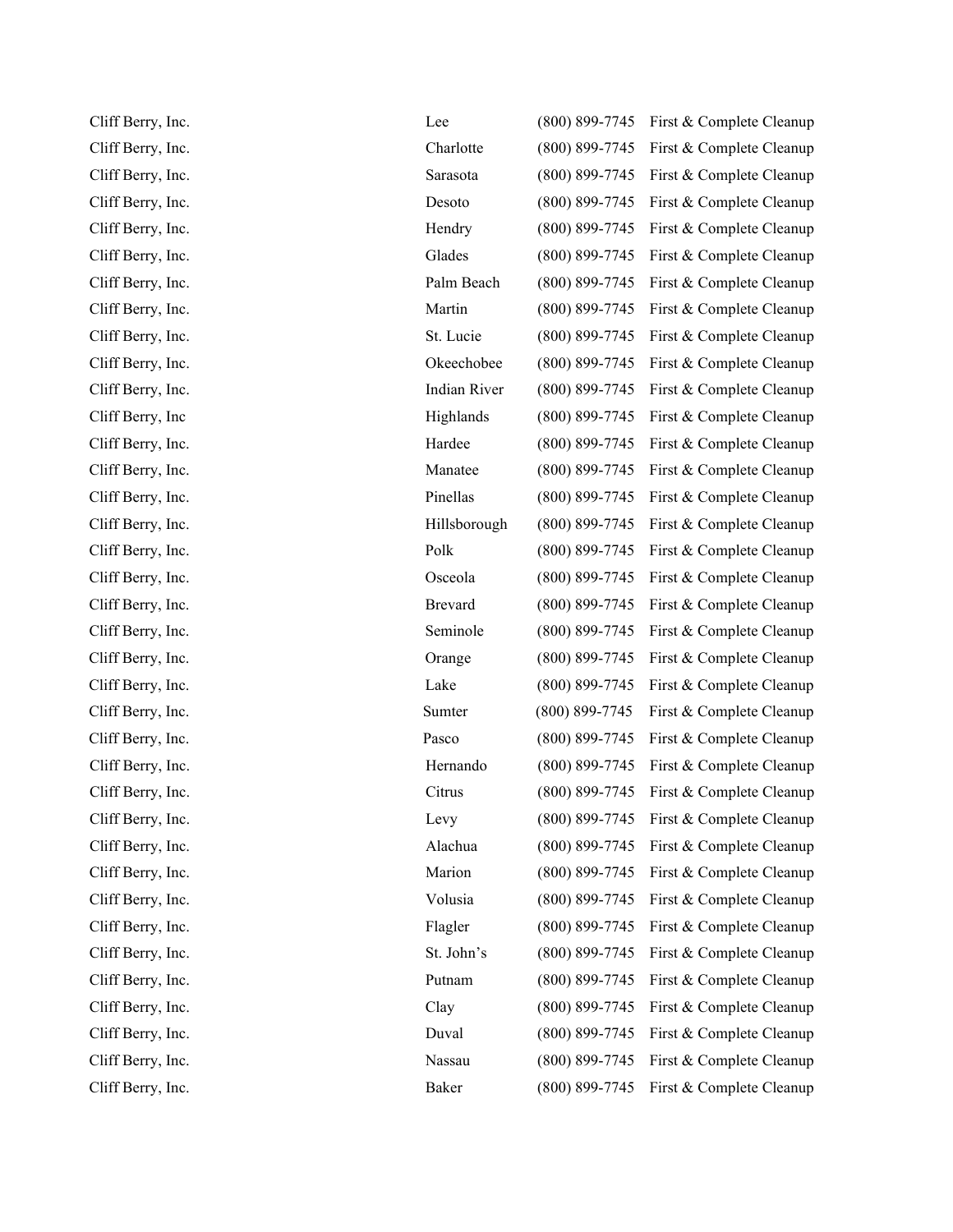| Cliff Berry, Inc.                    | Union           | $(800) 899 - 7745$ | First & Complete Cleanup |
|--------------------------------------|-----------------|--------------------|--------------------------|
| Cliff Berry, Inc.                    | <b>Bradford</b> | $(800) 899 - 7745$ | First & Complete Cleanup |
| Cliff Berry, Inc.                    | Columbia        | $(800) 899 - 7745$ | First & Complete Cleanup |
| Cliff Berry, Inc.                    | Gilchrist       | $(800) 899 - 7745$ | First & Complete Cleanup |
| Cliff Berry, Inc.                    | Dixie           | $(800) 899 - 7745$ | First & Complete Cleanup |
| Cliff Berry, Inc.                    | Lafayette       | $(800) 899 - 7745$ | First & Complete Cleanup |
| Cliff Berry, Inc.                    | Suwanee         | $(800) 899 - 7745$ | First & Complete Cleanup |
| Cliff Berry, Inc.                    | Hamilton        | (800) 899-7745     | First & Complete Cleanup |
| Cliff Berry, Inc.                    | Madison         | $(800)$ 899-7745   | First & Complete Cleanup |
| Cliff Berry, Inc.                    | Taylor          | $(800) 899 - 7745$ | First & Complete Cleanup |
| Cliff Berry, Inc.                    | Jefferson       | $(800) 899 - 7745$ | First & Complete Cleanup |
| Cliff Berry, Inc.                    | Leon            | $(800) 899 - 7745$ | First & Complete Cleanup |
| Cliff Berry, Inc.                    | Wakulla         | $(800) 899 - 7745$ | First & Complete Cleanup |
| Cliff Berry, Inc.                    | Gadsden         | $(800) 899 - 7745$ | First & Complete Cleanup |
| Cliff Berry, Inc.                    | Liberty         | $(800) 899 - 7745$ | First & Complete Cleanup |
| Cliff Berry, Inc.                    | Franklin        | $(800) 899 - 7745$ | First & Complete Cleanup |
| Cliff Berry, Inc.                    | Gulf            | $(800) 899 - 7745$ | First & Complete Cleanup |
| Cliff Berry, Inc.                    | Calhoun         | $(800) 899 - 7745$ | First & Complete Cleanup |
| Cliff Berry, Inc.                    | Jackson         | $(800) 899 - 7745$ | First & Complete Cleanup |
| Cliff Berry, Inc.                    | Bay             | $(800) 899 - 7745$ | First & Complete Cleanup |
| Coop. /Spillage Control of St. Marks | Wakulla         | $(850)$ 925-6020   | First Responder          |
| Diversified Environmental Services   | Hillsborough    | $(813)$ 248-3256   | First & Complete Cleanup |
| Environmental Research & Restoration | Broward         | $(954)$ 967-0011   | First & Complete Cleanup |
| HEPACO, LLC                          | Clay            | $(800) 888 - 7689$ | First & Complete Cleanup |
| HEPACO, LLC                          | Duval           | $(800) 888 - 7689$ | First & Complete Cleanup |
| HEPACO, LLC                          | Hernando        | $(800) 888 - 7689$ | First & Complete Cleanup |
| HEPACO, LLC                          | Hillsborough    | $(800) 888 - 7689$ | First & Complete Cleanup |
| HEPACO, LLC                          | Manatee         | $(800) 888 - 7689$ | First & Complete Cleanup |
| HEPACO, LLC                          | Nassau          | $(800) 888 - 7689$ | First & Complete Cleanup |
| HEPACO, LLC                          | Pasco           | $(800) 888 - 7689$ | First & Complete Cleanup |
| HEPACO, LLC                          | Pinellas        | $(800) 888 - 7689$ | First & Complete Cleanup |
| HEPACO, LLC                          | Putnam          | $(800) 888 - 7689$ | First & Complete Cleanup |
| HEPACO, LLC                          | Sarasota        | $(800) 888 - 7689$ | First & Complete Cleanup |
| HEPACO, LLC                          | St. Johns       | $(800) 888 - 7689$ | First & Complete Cleanup |
| Hulls Environmental                  | Duval           | $(866)$ 450-9077   | First & Complete Cleanup |
| Hulls Environmental                  | Bay             | $(866)$ 450-9077   | First & Complete Cleanup |
| Hulls Environmental                  | Citrus          | $(866)$ 450-9077   | First & Complete Cleanup |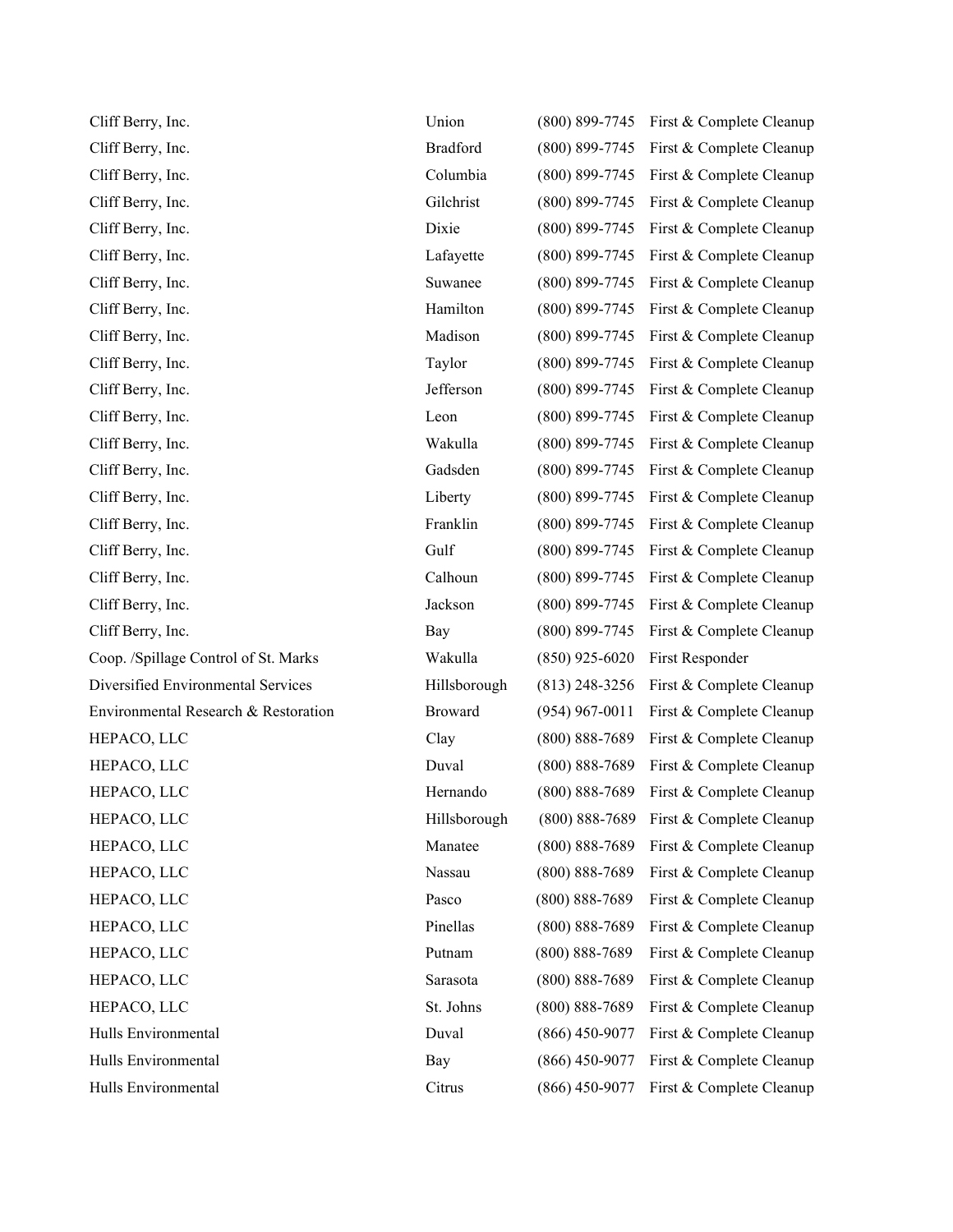Hulls Environmental Hulls Environmental Hulls Environmental Hulls Environmental Hulls Environmental Hulls Environmental Hulls Environmental Hulls Environmental Hulls Environmental Hulls Environmental Hulls Environmental Hulls Environmental Hulls Environmental Hulls Environmental IMS Gulf Coast LLC Jam Environmental & Vacuum Services Jam Environmental & Vacuum Services Jam Environmental & Vacuum Services Jam Environmental & Vacuum Services Jam Environmental & Vacuum Services Jam Environmental & Vacuum Services Jam Environmental & Vacuum Services Jam Environmental & Vacuum Services Jam Environmental & Vacuum Services Jam Environmental & Vacuum Services Jam Environmental & Vacuum Services Jam Environmental & Vacuum Services Lewis Environmental, Inc. Lewis Environmental, Inc. Lewis Environmental, Inc. Lewis Environmental, Inc. Lewis Environmental, Inc. Lewis Environmental, Inc. Lewis Environmental, Inc. Lewis Environmental, Inc. Lewis Environmental, Inc. Lewis Environmental, Inc.

| Desoto              | $(866)$ 450-9077   | First & Complete Cleanup |
|---------------------|--------------------|--------------------------|
| Hardee              | $(866)$ 450-9077   | First & Complete Cleanup |
| Hernando            | $(866)$ 450-9077   | First & Complete Cleanup |
| Hillsborough        | $(866)$ 450-9077   | First & Complete Cleanup |
| Lake                | $(866)$ 450-9077   | First & Complete Cleanup |
| Manatee             | $(866)$ 450-9077   | First & Complete Cleanup |
| Marion              | $(866)$ 450-9077   | First & Complete Cleanup |
| Orange              | $(866)$ 450-9077   | First & Complete Cleanup |
| Osceola             | $(866)$ 450-9077   | First & Complete Cleanup |
| Pasco               | $(866)$ 450-9077   | First & Complete Cleanup |
| Pinellas            | $(866)$ 450-9077   | First & Complete Cleanup |
| Polk                | $(866)$ 450-9077   | First & Complete Cleanup |
| Sarasota            | $(866)$ 450-9077   | First & Complete Cleanup |
| Sumter              | $(866)$ 450-9077   | First & Complete Cleanup |
| Charlotte           | $(941) 628 - 9375$ | First & Complete Cleanup |
| <b>Brevard</b>      | $(954) 625 - 2310$ | First & Complete Cleanup |
| <b>Broward</b>      | $(954) 625 - 2310$ | First & Complete Cleanup |
| Charlotte           | $(954) 625 - 2310$ | First & Complete Cleanup |
| Collier             | $(954) 625 - 2310$ | First & Complete Cleanup |
| Miami-Dade          | $(954) 625 - 2310$ | First & Complete Cleanup |
| Flagler             | $(954) 625 - 2310$ | First & Complete Cleanup |
| <b>Indian River</b> | $(954) 625 - 2310$ | First & Complete Cleanup |
| Lee                 | $(954) 625 - 2310$ | First & Complete Cleanup |
| Martin              | $(954) 625 - 2310$ | First & Complete Cleanup |
| Monroe              | $(954) 625 - 2310$ | First & Complete Cleanup |
| Palm Beach          | $(954) 625 - 2310$ | First & Complete Cleanup |
| St. Lucie           | $(954) 625 - 2310$ | First & Complete Cleanup |
| Hernando            | $(800)$ 258-5585   | First & Complete Cleanup |
| <b>Indian River</b> | $(800)$ 258-5585   | First & Complete Cleanup |
| Lake                | $(800)$ 258-5585   | First & Complete Cleanup |
| Pasco               | $(800)$ 258-5585   | First & Complete Cleanup |
| Sarasota            | $(800)$ 258-5585   | First & Complete Cleanup |
| <b>Brevard</b>      | $(800)$ 258-5585   | First & Complete Cleanup |
| Hillsborough        | $(800)$ 258-5585   | First & Complete Cleanup |
| Manatee             | $(800)$ 258-5585   | First & Complete Cleanup |
| Pinellas            | $(800)$ 258-5585   | First & Complete Cleanup |
| Seminole            | $(800)$ 258-5585   | First & Complete Cleanup |